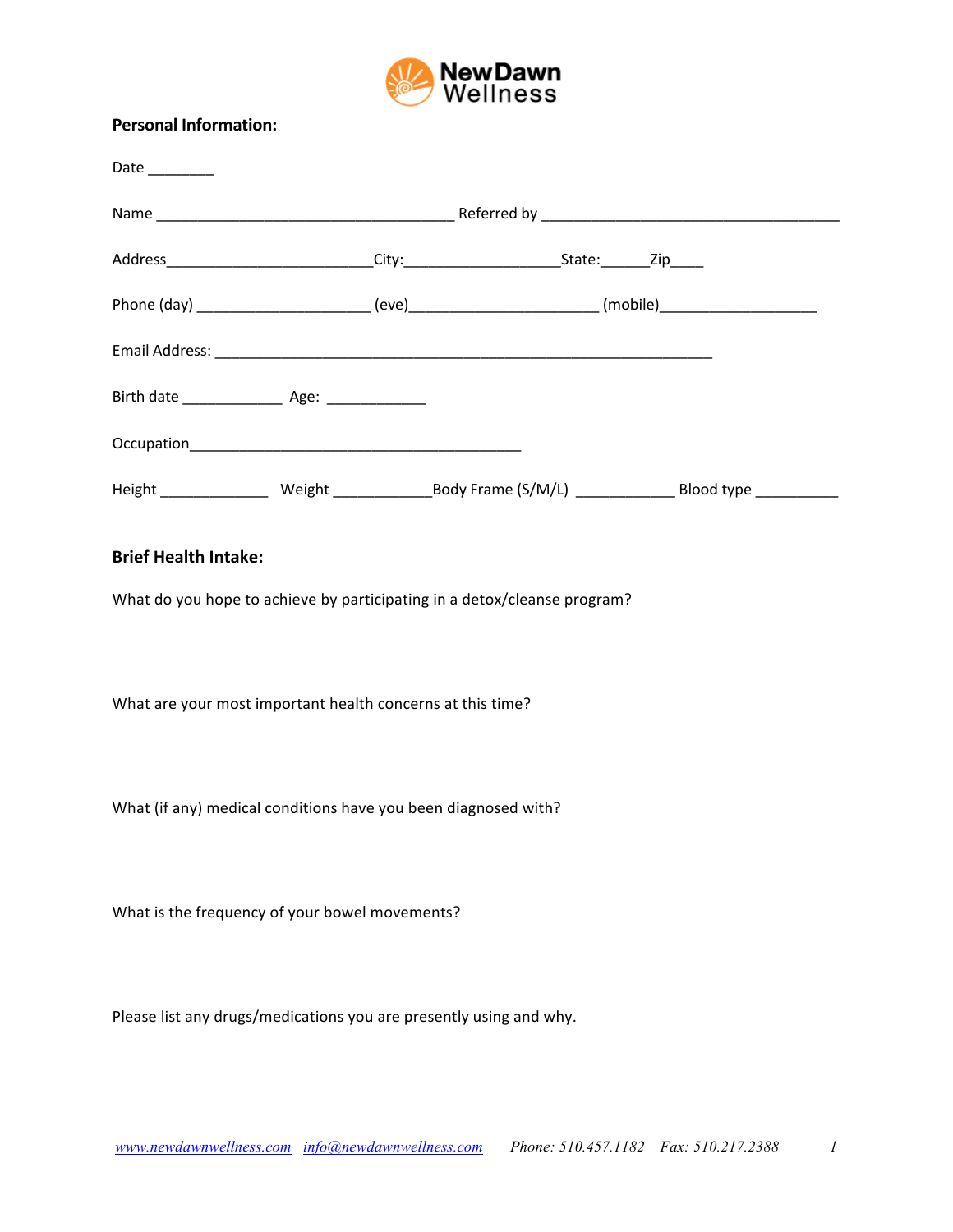

Please list any supplements you are presently using and why.

Describe family (parents, children, siblings) health history (deceased at what age, diabetes, cancer, thyroid, allergies, digestive concerns, heart disease, etc.)?

Describe your sleep: (fall asleep, stay asleep, wake up during night, insomnia, wake up early, sleep short hours, etc.)

How would you rate your overall level of stress  $(0 = no stress; 10 = extremely high stress):$  \_\_\_\_\_\_\_\_\_\_\_\_\_\_\_\_